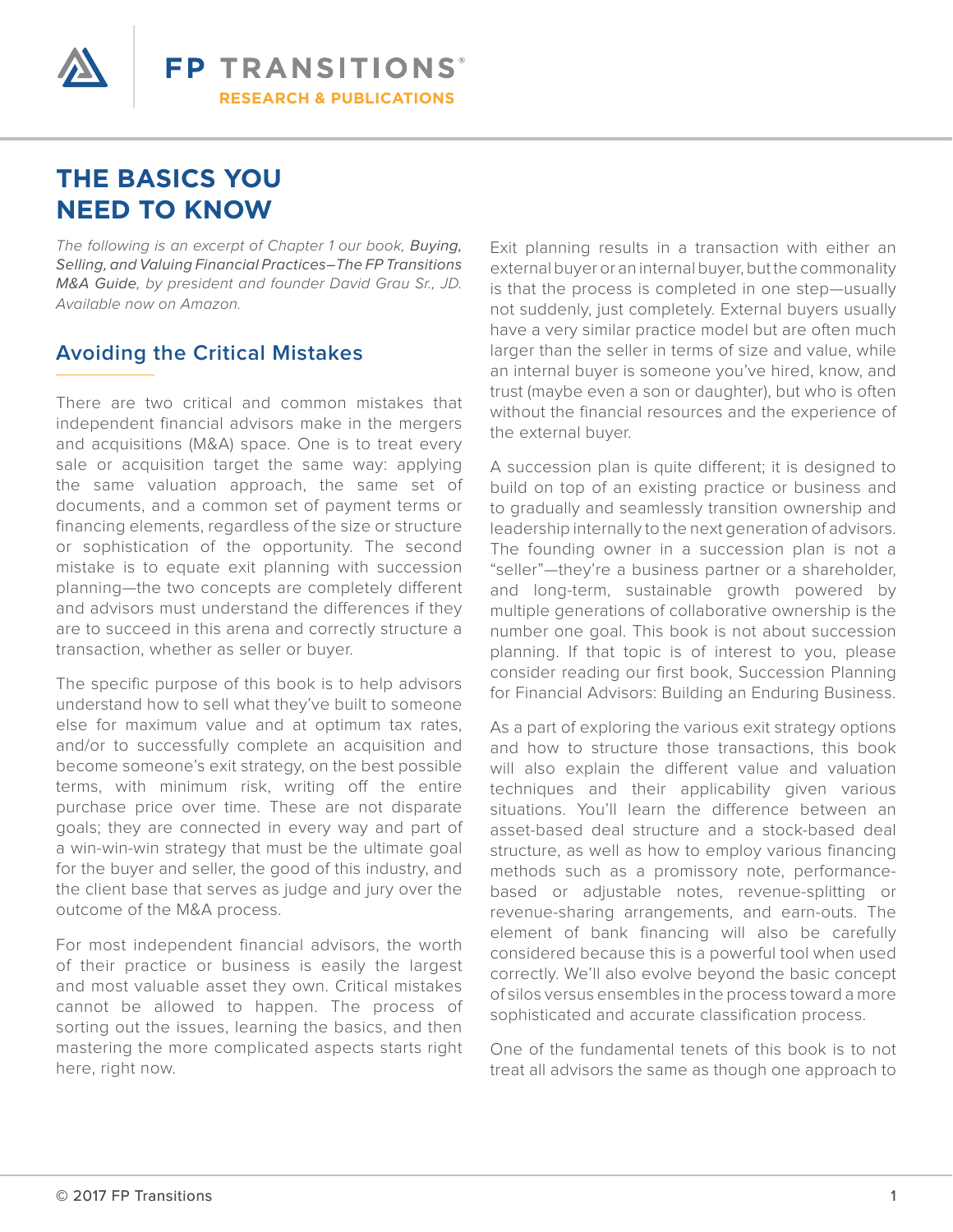valuation, contracts, payment terms, and contingencies fits all situations, sizes, and revenue models across the spectrum. In fact, there is no one single method, one single view of this unique industry that works every time for every buyer or seller. It depends on what you've built and how you've built it. Using your specific vantage point, our goal is to explain what works and what doesn't work, and how to do the job right, whether you're a buyer or a seller. In the end, we all need the best buyer to prevail, not the first on the scene or the one with the most money.

If you approach all M&A opportunities in this unique industry with one set of tools, one set formula, and just one valuation approach or method to be applied in every instance—the way most writers, consultants, and practice management personnel recommend your view of the world will always be partly right, but mostly wrong, not unlike the blind men and the elephant from the Indian folktale told in a poem by John Godfrey Saxe:

#### **The Blind Men and the Elephant**

It was six men of Indostan To learning much inclined, Who went to see the Elephant (Though all of them were blind), That each by observation Might satisfy his mind.

The First approach'd the Elephant, And happening to fall Against his broad and sturdy side, At once began to bawl: "God bless me! but the Elephant Is very like a wall!"

The Second, feeling of the tusk, Cried, "Ho! What have we here So very round and smooth and sharp? To me 'tis mighty clear This wonder of an Elephant Is very like a spear!"

The Third approached the animal, And happening to take The squirming trunk within his hands, Thus boldly up and spake: "I see," quoth he, "the Elephant Is very like a snake!"

The Fourth reached out his eager hand, And felt about the knee.

"What most this wondrous beast is like Is mighty plain," quoth he, "'Tis clear enough the Elephant Is very like a tree!"

The Fifth, who chanced to touch the ear, Said: "E'en the blindest man Can tell what this resembles most; Deny the fact who can, This marvel of an Elephant Is very like a fan!"

The Sixth no sooner had begun About the beast to grope, Then, seizing on the swinging tail That fell within his scope, "I see," quoth he, "the Elephant Is very like a rope!"

And so these men of Indostan Disputed loud and long, Each in his own opinion Exceeding stiff and strong, Though each was partly in the right, And all were in the wrong!

#### **Valuation: The Great Debate**

There is a lot of debate in the financial services industry as to the best approach and method to apply when valuing a financial services practice. Some feel an income approach (focused on earnings or profitability as espoused by the discounted economic cash flow method) is best. Others prefer to use a direct market data method that relies on market "comps" or comparable transactions between buyers and sellers of similarly structured practices or businesses within the same industry. Some buyers prefer a much simpler valuation approach, applying basic revenue splitting, revenue sharing, or earn-out payment terms to measure actual success over a period of years—a wait-and-see approach. Some buyers insist on using a multiple of top-line revenue or adjusted bottom-line earnings.

Buyers tend to use the one method that they understand, or a method that has worked well for them in the past, regardless of the size and structure of the acquisition opportunity. Sellers are often embarking on the valuation trek for the first time and sometimes have only a limited understanding of this crucial topic. Practice management personnel at the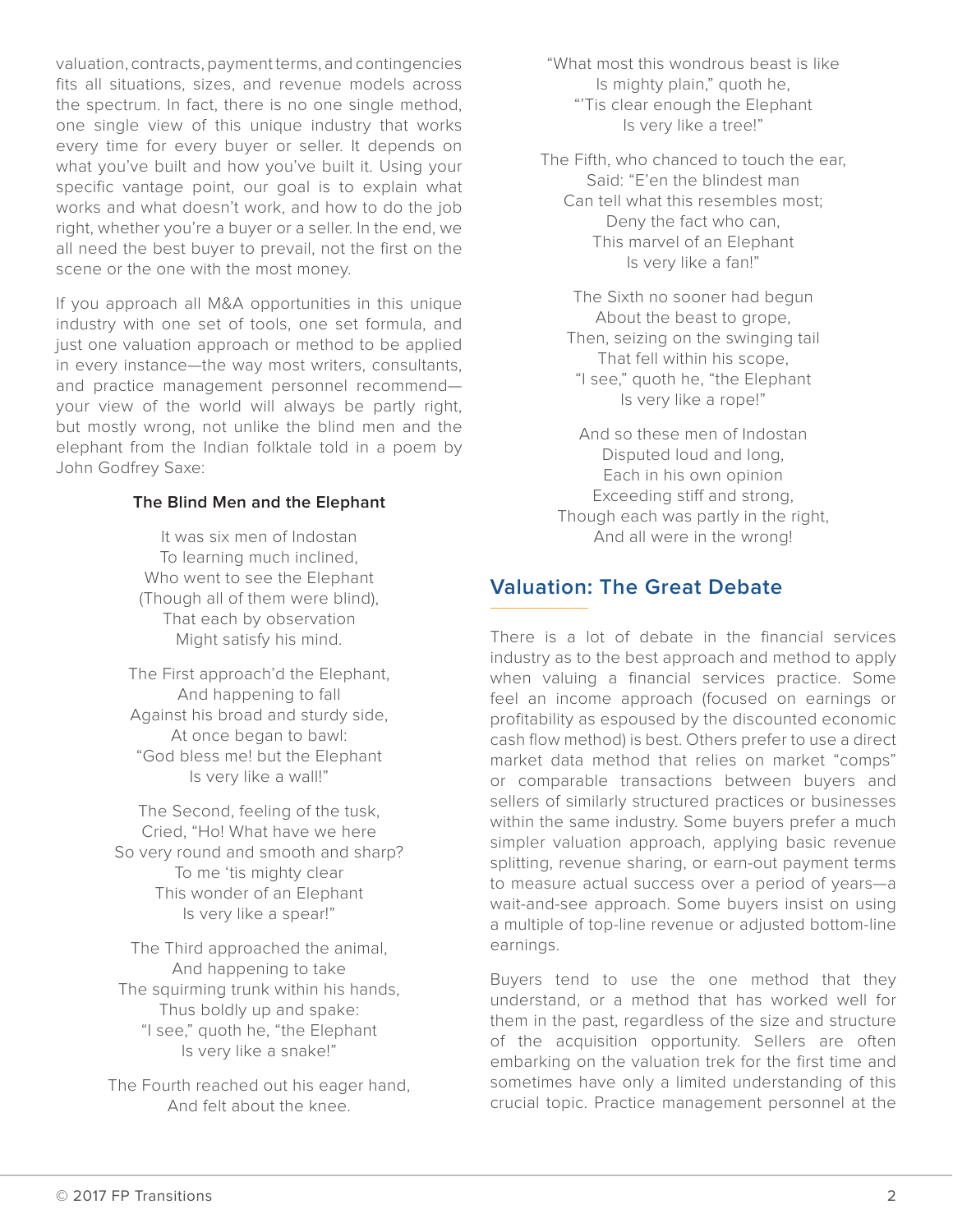various broker-dealers and custodians have their own agenda and weigh in on the valuation debate with their own preferences. Each party to the process has a goal, and the goal really isn't about finding the right answer; the goal too often is to find the answer each party needs to be true to advance their own cause. As a result, there is a lot of unnecessary and unjustified confusion about how to value a financial services practice or business for M&A purposes.

The goal of valuation, aligned with the proper approach and method, should be to bring the parties together, not to serve as a wedge and to bludgeon the other side with an argument about who is right or wrong and why one party's approach is superior to the other's. Valuation in the financial services industry has become the single most divisive issue in the M&A process. Valuation disputes stop most deals before they even start. Let's end the debate with the goal of completing more transactions and taking better care of the clients who have placed their trust in an independent advisor.

The place to start is to fundamentally understand that there is no right or wrong answer to the question, "What is my practice worth?" The answer will vary depending on what is being bought or sold (a book or a business, assets or stock, a minority interest or a controlling interest, etc.), who the buyer is, why the valuation is being performed, the motivations of the parties, and even who's performing it. When the time comes for you to sell your practice, the first question shouldn't focus on which approach to use to arrive at a proper value. The appropriate series of questions leading to a valuation solution should be:

•What am I selling and why am I valuing my practice?

If you're a buyer, the focus should be on this question:

•What am I buying and why am I buying it?

## **Purpose Informs Value**

In other words, you need to know what you are trying to solve for before you attempt to answer the question as to how to solve it. No one single valuation approach and method solves every problem, every time. There are many tools in the valuation toolbox, and as a buyer or a seller, you need to know at least the basics of how to use them and when to apply them, or at the very least, when to call for help and what questions to ask.

Of course, selling a relationship-based practice or business isn't like selling a fast-food franchise in which you hand over the keys and a How-to-Run-It Manual. In this M&A space, the clients get a vote, and most sellers care about what their clients think of their final act—something that buyers need to understand as well. Best price and terms should always take a backseat to "best match," another consistent theme in this book.

So what does all this have to do with elephants and blind men? Last year, I sat on a four-person panel where we were asked to discuss the intricacies of value and valuation as applied to independent advisors who were interested in acquisition or selling. Two of the panelists were practice management specialists, one with a large independent broker-dealer (IBD) and the other from a custodian. The other panelist was an investment banker. The investment banker was adamant that the discounted cash flow method his firm produced and sold was the single best way to perform a valuation in this industry, every time—anything else was just silly and a wild guess. Another panelist opined that for most of the thousand-plus advisors in his IBD, what worked best on a daily basis was a simple ruleof-thumb, or a multiple of revenue or earnings. Over the length of his career, this method had proven to be practical, affordable, and good enough to do the job in most cases. The other panelist thought that it was simply a matter of "wait-and-see," paying value for what a buyer actually received using an earn-out arrangement or a basic revenue sharing approach; in his opinion, formal valuations or appraisals, even multiples of revenue, weren't even called for.

Each panelist was partly in the right, and all were in the wrong, but these points of view reflect what we hear and experience every day. There is no single valuation methodology adequately suited to the range of revenue streams and structural components now represented in this fast-growing and rapidly evolving industry. That is why buyers and sellers need to adjust and elevate their level of understanding and thinking about how to buy, sell, and value a financial services or advisory practice or business. On that note, another of our goals in this book is to help you understand not only how to determine value, but how to apply the payment terms so as to motivate a seller and to protect a buyer in order to ensure that the clients' best interests are never overlooked in the process of realizing or paying that value.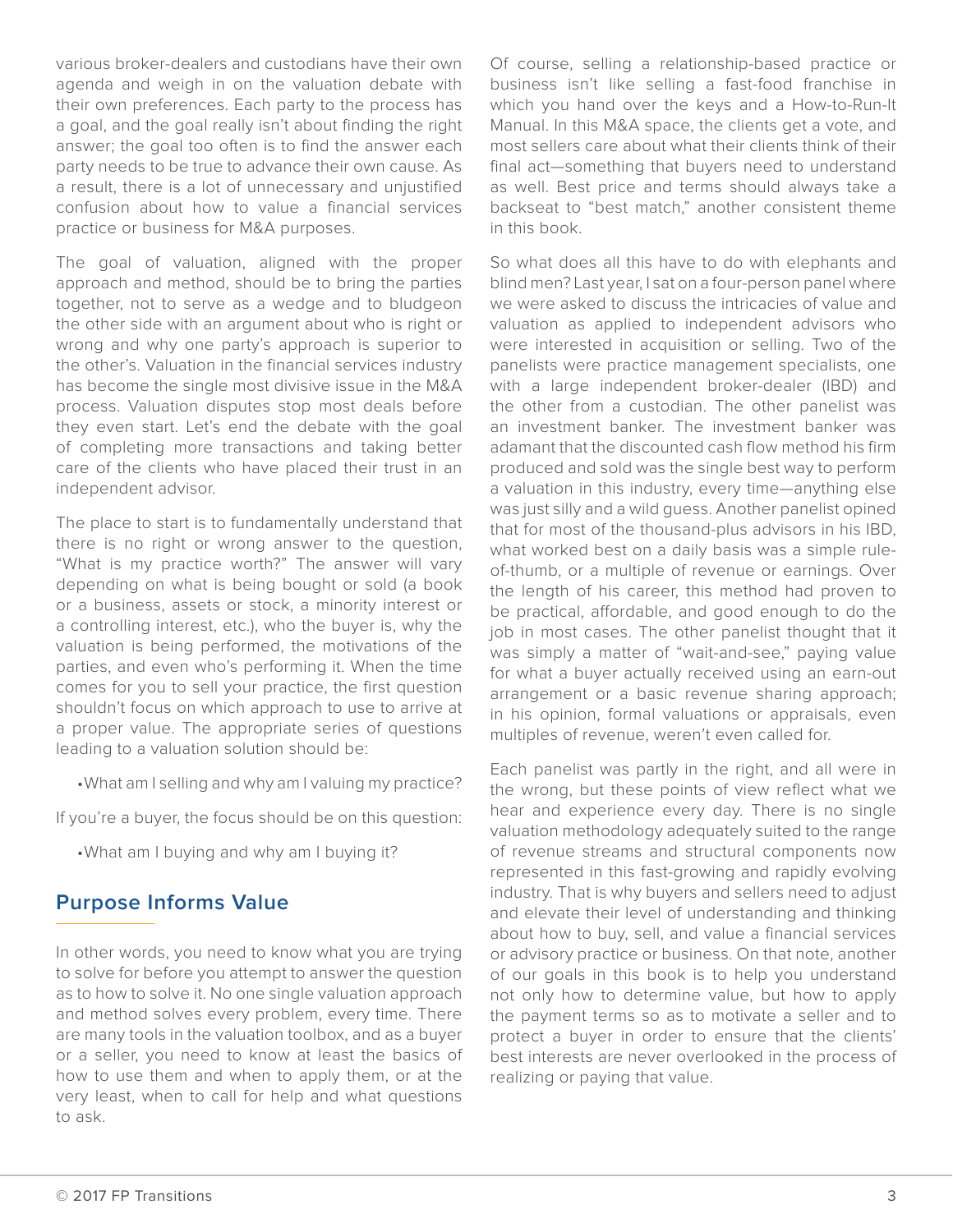#### **Overcoming Attrition: Public Enemy No. 1**

Most independent advisors who consider retirement wonder if they should sell internally or externally. The truth of the matter is that, at least at the job/book and practice levels, neither result is going to occur in significant numbers—not yet, anyway. The number one exit strategy, as you've now learned, is attrition.

Attrition is the process of enjoying the cash flow provided by the work for as long as it will last once the single owner stops investing their full time, attention, energy, and funds. Eventually, the book or the practice just dies, but not before providing an extra 5 to 10 years of gradually decreasing income and cash flow to the founder. The attrition strategy centers on the advisor's needs, goals, and career length. That is a problem because a client's needs will almost certainly extend beyond the longevity of a founding owner's career. Not only does this leave the clients to fend for themselves, possibly at a time and an age where such a transition is very difficult, but it also leaves a lot of money or value on the table from the advisor's perspective. In years past, we accurately identified this issue, attrition, as the independent industry's Achilles' heel. Nothing has changed.

From the perspective of an independent brokerdealer, custodian, or insurance company, the fact that more than 80% of their advisors' books or practices won't be selling at career end, possibly to a competitor, is often treated as good news. It's not. The data is clear that those same books and practices will stop growing and will decline in production, cash flow, and value for about 10 years before the practice actually dies out. They will gradually shed their clients to other advisors, perhaps within other networks. Imagine what the clients of this industry think . . . and

decide on their own along the way. This is the toll of attrition.

But the news is not all bad. Slowly but surely, advisors are beginning to create formal succession plans that are designed to build a multiowner/multigenerational structure sophisticated enough to last for many years to come, and to acquire every book and practice in their path. Currently, the independent financial services/advisory industry looks something like Figure 1.4.

Interestingly, many practice management consultants employed by the various independent brokerdealers, custodians, and insurance companies focus almost entirely on not losing the 10% who will sell. All available resources are spent to make sure this 10% sells within the same network. Almost nothing by comparison is spent on helping those who are building, or who could build, an enduring business. These businesses, in turn, tend to acquire many, many jobs, books, and practices. Growth by acquisition is the foundation for most businesses' marketing strategies, and such growth demands the recruitment of younger, next generation talent, that is, today's book builders.

We have been pressing the argument for some time now that the focus of the practice management personnel at the IBDs and custodians should be on the vast majority of independent advisors who do nothing but wither on the vine, who choose death by attrition, or who make no plans at all. The question(s) should be, How do we help these advisors and all the clients they serve? How do we get more advisors to sell to someone (preferably a business or a firm) who can serve their clients for more than one generation?

We don't think the answer, or the problem, centers on value or valuation, at least not in the sense that



**FIGURE 1.4** End of Career Transition Strategies for Independent Advisors